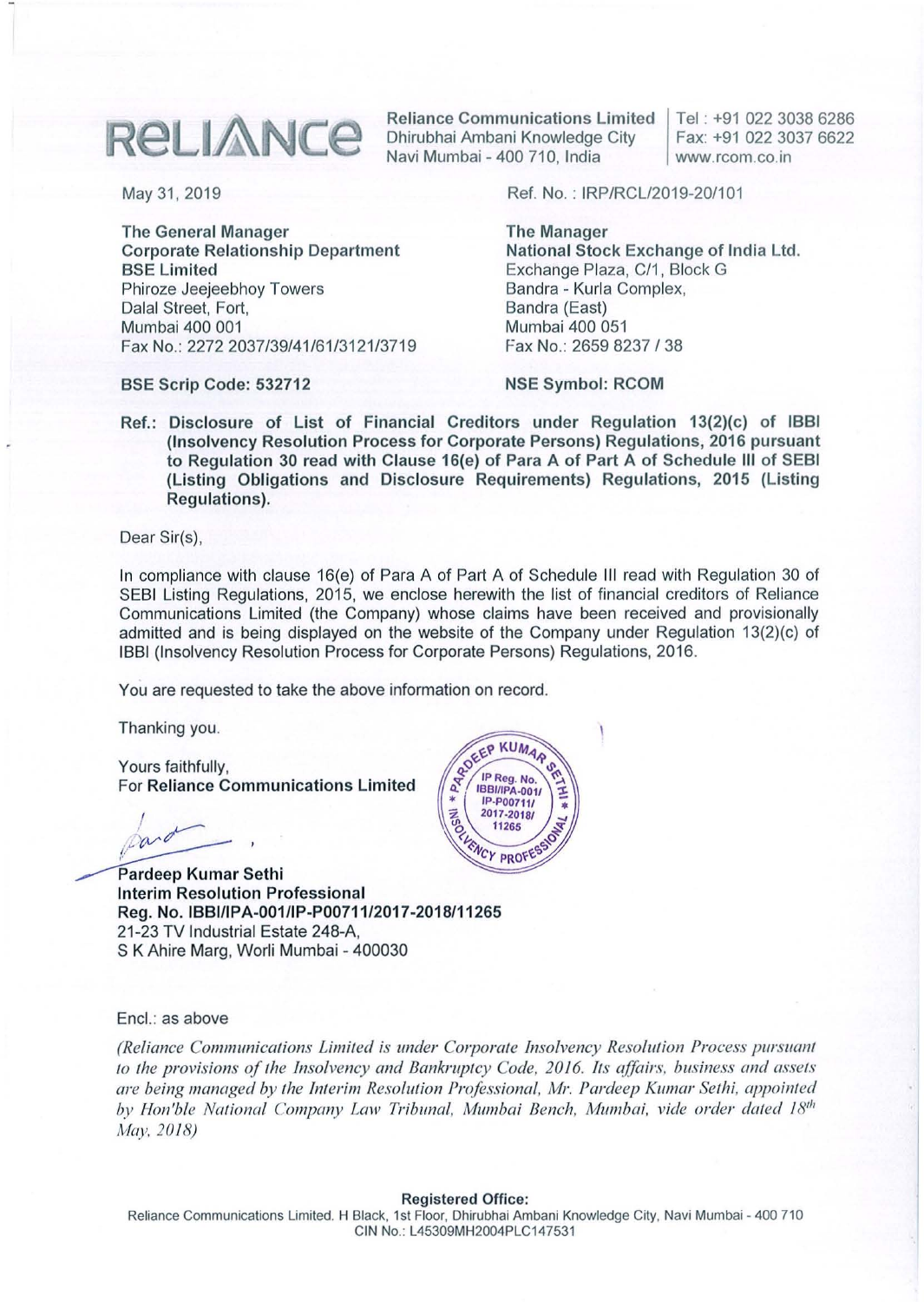## **Reliance Communications Limited**

## **List of Financial Creditors**

|                | (INR in Crores)                      |                                 |                                                    |                                        |  |
|----------------|--------------------------------------|---------------------------------|----------------------------------------------------|----------------------------------------|--|
| Sr. No.        | <b>Name of Financial Creditor</b>    | <b>Amount</b><br><b>Claimed</b> | <b>Amount</b><br><b>Admitted</b><br>(Provisional)* | <b>Amount</b><br>under<br>verification |  |
| $\mathbf{1}$   | China Development Bank               | 9,863.89                        | 9,863.89                                           |                                        |  |
| $\overline{2}$ | LIC                                  | 4,758.00                        | 4,758.00                                           |                                        |  |
| 3              | <b>SBI</b>                           | 4,905.37                        | 4,714.52                                           | 190.85                                 |  |
| 4              | Exim Bank of China                   | 3,356.44                        | 3,356.44                                           |                                        |  |
| 5              | <b>Bank of Baroda</b>                | 2,707.67                        | 2,531.87                                           | 175.80                                 |  |
| 6              | <b>Madison Pacific Trust Limited</b> | 2,351.88                        | 2,351.53                                           | 0.35                                   |  |
| 7              | <b>Standard Chartered Bank</b>       | 2,130.23                        | 2,130.23                                           |                                        |  |
| 8              | <b>ICBC</b>                          | 1,832.89                        | 1,832.89                                           |                                        |  |
| 9              | Syndicate Bank                       | 1,225.19                        | 1,225.19                                           |                                        |  |
| 10             | PNB                                  | 1,126.87                        | 1,126.87                                           |                                        |  |
| 11             | <b>IDBI Bank Ltd</b>                 | 1,022.01                        | 1,021.65                                           | 0.36                                   |  |
| 12             | Union Bank of India                  | 1,009.34                        | 998.94                                             | 10.40                                  |  |
| 13             | Bank of India                        | 1,064.82                        | 979.17                                             | 85.65                                  |  |
| 14             | <b>UCO Bank</b>                      | 952.81                          | 952.81                                             |                                        |  |
| 15             | <b>Corporation Bank</b>              | 872.50                          | 847.49                                             | 25.00                                  |  |
| 16             | Canara Bank                          | 872.44                          | 814.95                                             | 57.49                                  |  |
| 17             | <b>Bank of Maharashtra</b>           | 621.68                          | 621.68                                             |                                        |  |
| 18             | United Bank of India                 | 575.48                          | 575.48                                             |                                        |  |
| 19             | Axis Bank                            | 2,089.34                        | 519.20                                             | 1,570.14                               |  |
| 20             | <b>VTB Capital</b>                   | 511.91                          | 511.91                                             |                                        |  |
| 21             | DB HK - BOA                          | 453.68                          | 453.68                                             |                                        |  |
| 22             | Central Bank of India                | 446.45                          | 446.45                                             |                                        |  |
| 23             | DBS Bank / ACRE                      | 405.86                          | 405.86                                             |                                        |  |
| 24             | <b>IIFCL</b>                         | 328.59                          | 328.59                                             |                                        |  |
| 25             | <b>Emirates NBD</b>                  | 324.33                          | 324.33                                             |                                        |  |
| 26             | Dena Bank                            | 320.73                          | 320.73                                             | $\qquad \qquad -$                      |  |
| 27             | Traitrya Construction Finance Ltd.   | 302.42                          | 297.02                                             | 5.40                                   |  |
| 28             | Shriyam Auto Fin Ltd                 | 302.42                          | 297.02                                             | 5.40                                   |  |
| 29             | Pearl Housing Finance Ltd            | 302.42                          | 297.02                                             | 5.40                                   |  |
| 30             | Deep Industrial Finance Ltd          | 302.42                          | 297.02                                             | 5.40                                   |  |
| 31             | IFCI Ltd.                            | 304.64                          | 296.79                                             | 7.85                                   |  |
| 32             | <b>YES Bank</b>                      | 281.45                          | 281.45                                             |                                        |  |
| 33             | OBC                                  | 276.66                          | 276.66                                             |                                        |  |
| 34             | Credit Agricole                      | 262.54                          | 256.83                                             | 5.71                                   |  |
| 35             | <b>IOB</b>                           | 184.70                          | 184.70                                             |                                        |  |
| 36             | DB HK - DB London                    | 164.97                          | 164.97                                             |                                        |  |
| 37             | Vishvakarma Equipment Finance Ltd.   | 165.17                          | 162.22                                             | 2.95                                   |  |
| 38             | Vijaya Bank                          | 102.54                          | 102.54                                             |                                        |  |
| 39             | Neptune Steel Strips Ltd             | 78.95                           | 78.95                                              | 0.00                                   |  |